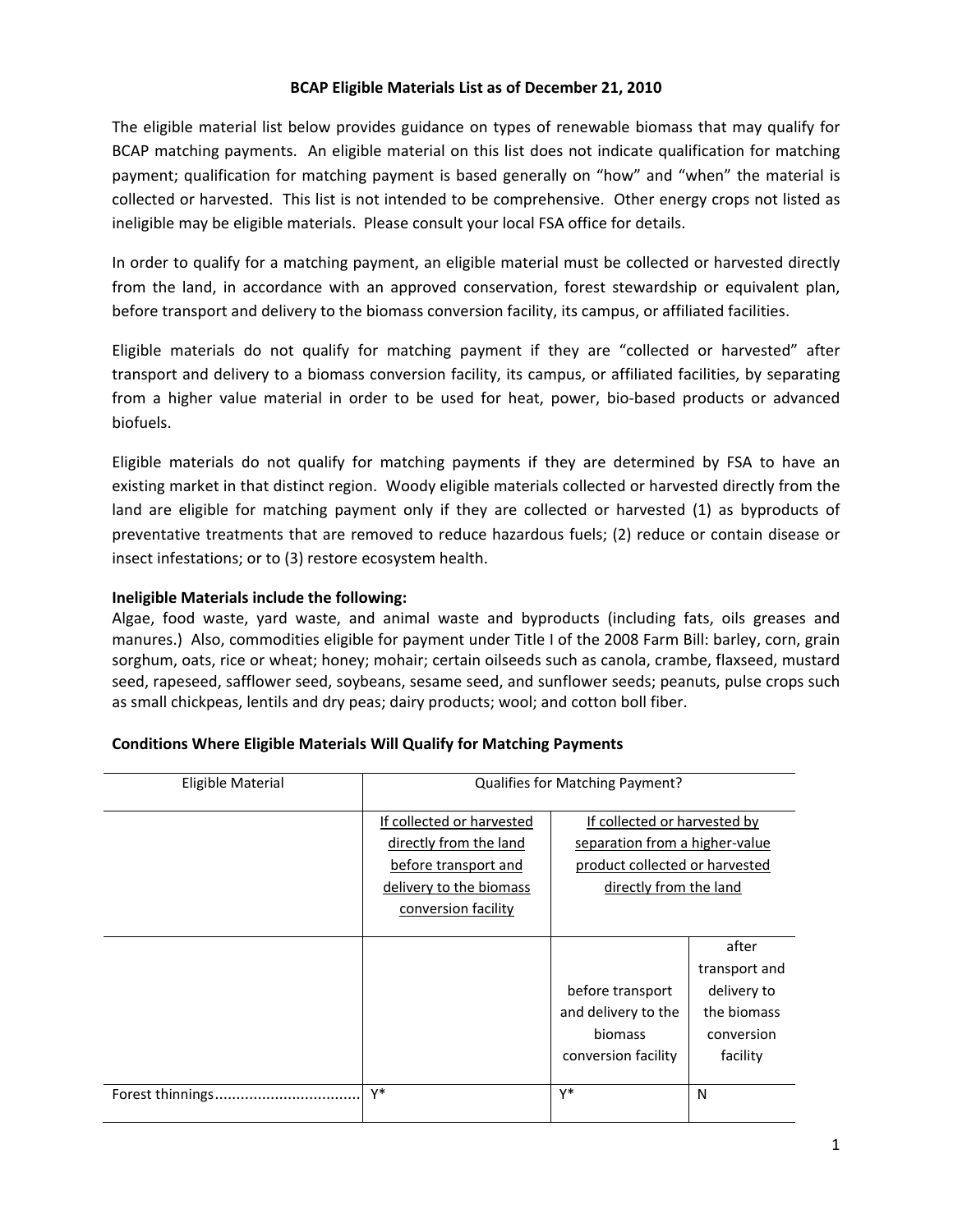| <b>Eligible Material</b>              | Qualifies for Matching Payment? |                                |               |
|---------------------------------------|---------------------------------|--------------------------------|---------------|
|                                       | If collected or harvested       | If collected or harvested by   |               |
|                                       | directly from the land          | separation from a higher-value |               |
|                                       | before transport and            | product collected or harvested |               |
|                                       | delivery to the biomass         | directly from the land         |               |
|                                       | conversion facility             |                                |               |
|                                       |                                 |                                | after         |
|                                       |                                 |                                | transport and |
|                                       |                                 | before transport               | delivery to   |
|                                       |                                 | and delivery to the            | the biomass   |
|                                       |                                 | biomass                        | conversion    |
|                                       |                                 | conversion facility            | facility      |
|                                       |                                 |                                |               |
| Post-disaster debris                  | Y*                              | Y*                             | N             |
| Hardwood chips                        | Y*                              | Y*                             | N             |
| Softwood chips                        | γ*                              | Y*                             | N             |
|                                       | γ*                              | Y*                             | N             |
|                                       |                                 |                                |               |
|                                       | γ*                              | Y*                             | N             |
| Trees and shrubs without timber,      |                                 |                                |               |
| lumber or wood pulp value             | Υ*                              | Y*                             | N             |
| Trees and shrubs with timber, lumber  | Y* non-Federal land             |                                |               |
| or wood pulp value                    | (N Federal land)                | N                              | N             |
| Forbs such as sunflower and clover    | Y*                              | $Y^*$                          | N             |
|                                       | Y*                              | Y*                             | N             |
| Non yard waste grasses                | Y*                              | Y*                             | N             |
| Non yard waste vines                  | γ*                              | Y*                             | N             |
|                                       | γ*                              | Y*                             | N             |
|                                       |                                 |                                |               |
| Crop residues, including Title I crop | Y*                              | Y*                             | ${\sf N}$     |
|                                       |                                 |                                |               |
|                                       | Y*                              | Y*                             | N             |
| Corn stover                           | Y*                              | Y*                             | $\mathsf{N}$  |
| Sugarcane bagasse                     | Y*                              | Y*                             | N             |
|                                       | Y*                              | Y*                             | N             |